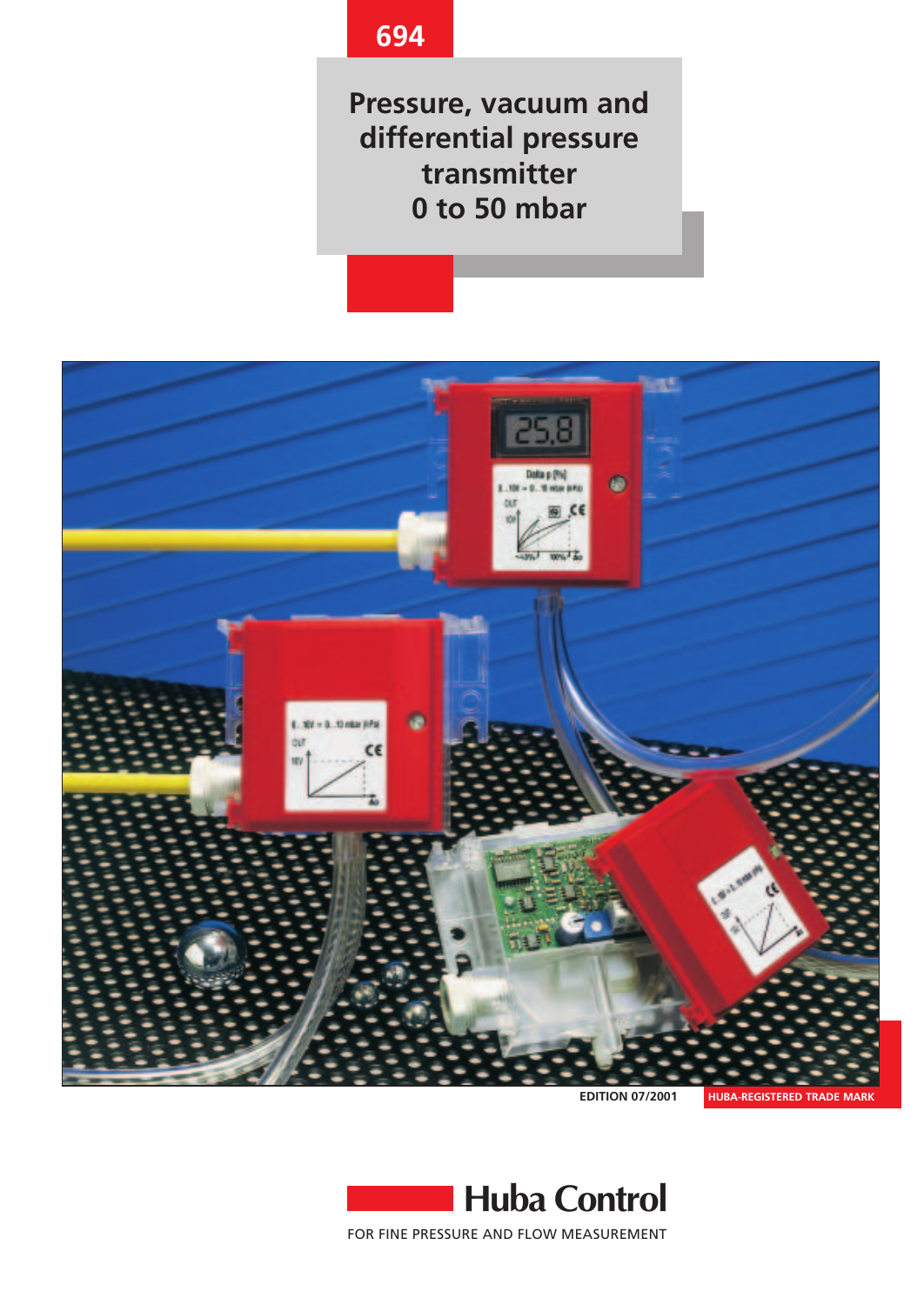

#### **EDITION 07/2001**

The differential pressure transmitters of the Type 694 series incorporate a proved ceramic fulcrum lever technology. They deliver calibrated, temperature-compensated sensor signals, available as standard voltage or current outputs. They are ideal for registering low air flow in air conditioning systems and for the measurement of fine pressures in environmental, laboratory and cleanroom applications (air and non-corrosive gases).



#### **Legend to cross-section drawing**

- **1** Diaphragm **2** Sensor element **3** P1 higher pressure/lower vacuum
- **4** Display **5** Amplifier electronics
- **6** Connection terminals **7** Cover **8** P2 lower pressure/higher vacuum
- **The distinct advantages**
- Compact construction
- Fast, easy mounting. Housing incorporates integral bracket for wall or ceiling mounting. Snap-on cover with a single screw
- Available with our without LCD display
- Available with or without rootextracted output
- Attractive price/performance ratio

See order code selection table.

See order code selection table.

500 mbar

| Linear output:      |                    |
|---------------------|--------------------|
| Zero point          | $< +/- 0.7$ % fs   |
| $(Tvpe 0 - 1 mbar$  | $< +/- 1.0 \%$ fs) |
| Linearity inclusive |                    |
| hysteresis          | $< +/- 1.0$ % fs   |
| $(Type 0 - 1 mbar)$ | $< +/- 2.0 \%$ fs) |

Total of linearity, hysteresis, repeatability and zero point: from - 50 to + 50 Pa  $<$   $\pm$  3 Pa (3% FS)

Square-root extracted output: Absolute error (from 2 ... 100 % pressure) ≤ +/- 0.3 $\sqrt{\frac{prs}{p}}$  + 1.5 [% of full scale] Type  $0 - 1$  mbar: ≤ +/- 0.6 $\sqrt{\frac{pfs}{p}}$  + 1.5 [% of full scale]

Fire classification to UL94 Cover: HB Pressure housing complete: V-2

#### Two-component silicone LSR

Medium and ambient temperature 0 °C to +70 °C Storage temperature -10 to +70 °C TC zero point with linear output: < +/- 0.04 % fs/°C with root-extracted output: (from 2 ... 100 % pressure)

 $< +/- 0.06 \sqrt{\frac{p_{FS}}{n}}$  in % fs/°C p

TC sensitivity  $< +/- 0.02$  % fs/°C (linear and root-extracted) For 1 mbar versions, multiply values by a factor of 2.5.

#### **Dynamic response / Resolution**

Suitable for dynamic measurements. Response time < 10 ms Load change < 10 Hz

- Resolution:
- 1 mbar fs version:
- $< 0.2 \%$  fs
- 3 to 50 mbar fs versions:
- $< 0.1 \%$  fs

# **Pressure connections**

Connection pipe  $\emptyset$  6.2 mm

### **Weight**

100 grams with display. 90 grams without display.

#### **Installation arrangement**

Vertical (factory calibrated), Pressure connections downwards. Effect of orientation, see facing page.

#### **Output signal and power supply**

See order code selection table. Short circuit proof and protected against polarity reversal. Each connection against other with max. +/- supply voltage. **Electromagnetic compatibility: CE**

**conformity to EC directive 89/336 EEC (EMC) by application of harmonized standards IEC 61000-6-3 und EN 61000-6-2.**

#### **Load impedance**

|  | 3-wire cable:            |                                                                                |
|--|--------------------------|--------------------------------------------------------------------------------|
|  | $0$ 10 V > 10 kOhm       |                                                                                |
|  | $0$ 20 mA $\leq 400$ Ohm |                                                                                |
|  | $4$ 20 mA $\leq 400$ Ohm |                                                                                |
|  | 2-wire cable:            |                                                                                |
|  |                          | 4  20 mA $<$ $\frac{\text{supply voltage} - 11 \text{ V}}{0.02 \text{ A}}$ Ohm |

#### **Current consumption**

|          | 3-wire cable:                         |         |                 |
|----------|---------------------------------------|---------|-----------------|
| $\Omega$ | $\ldots$ 10 V                         | $\prec$ | $10 \text{ mA}$ |
|          | 0  20 mA $\le$                        |         | $30 \text{ mA}$ |
|          | $4 \t  20 \text{ mA} < 30 \text{ mA}$ |         |                 |
|          | 2-wire cable:                         |         | $4 - 20$ mA     |

#### **Electrical connection/Protection standard**

Screw terminals for wire and stranded conductors up to 1.5 mm2. Cable gland with built-in strain relief Pg 11. IP 00 without cover IP 54 with cover

## **Display**

Liquid-cristal, 3 1/2 digit.

#### **Accessories**

See order code selection table.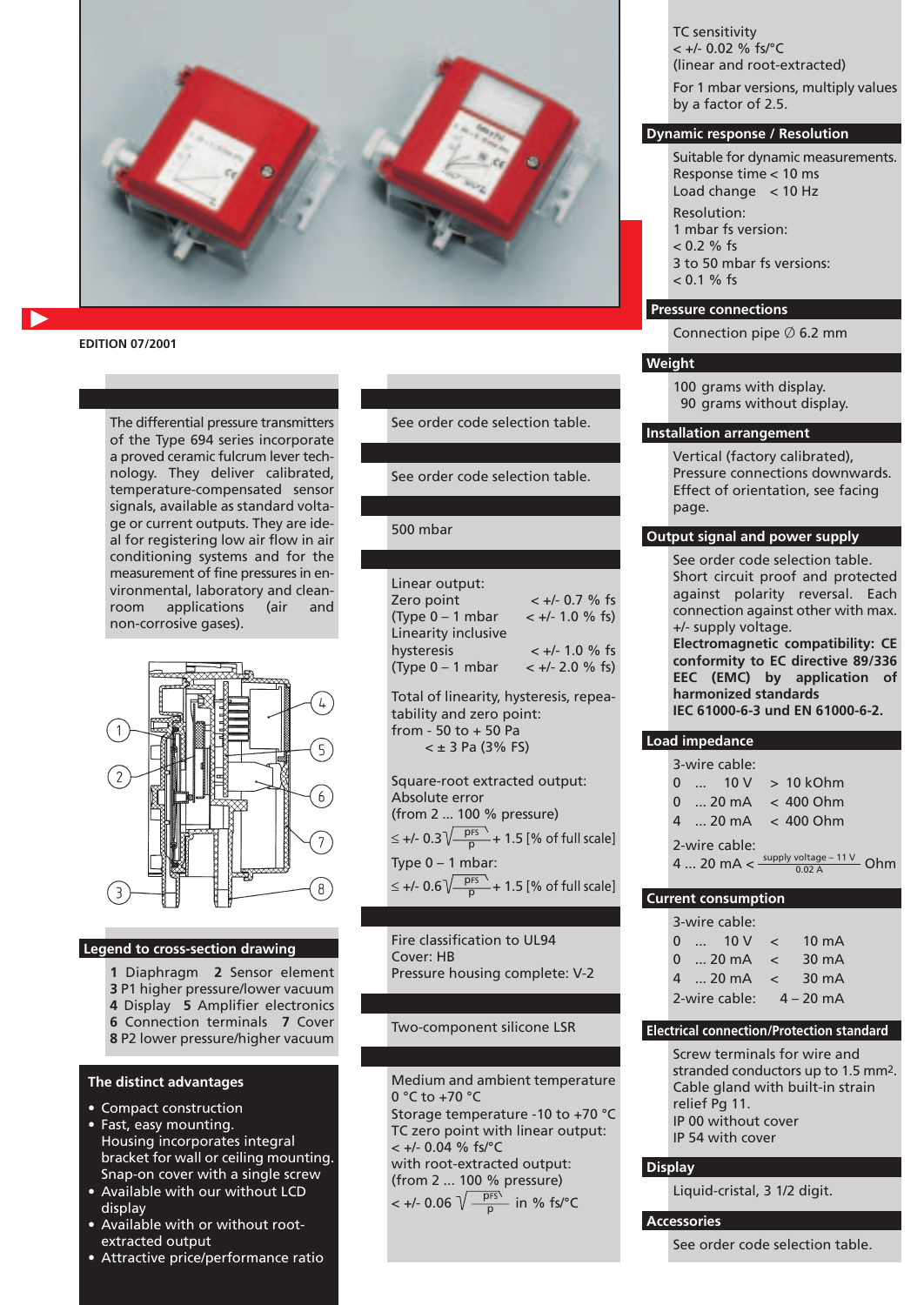

| Order code selection table                        |                                               |                                                                                                                                      |                                                      |                                                                                                             | <b>EDITION 07/2001</b>                                                        |                                                                                                 | 694                                                  |                                                                                                   |                                                                         |                                     |                                                       |                                          |                                     | $9$ X X $ X$ X $ X$ X X $ X $ |                        |
|---------------------------------------------------|-----------------------------------------------|--------------------------------------------------------------------------------------------------------------------------------------|------------------------------------------------------|-------------------------------------------------------------------------------------------------------------|-------------------------------------------------------------------------------|-------------------------------------------------------------------------------------------------|------------------------------------------------------|---------------------------------------------------------------------------------------------------|-------------------------------------------------------------------------|-------------------------------------|-------------------------------------------------------|------------------------------------------|-------------------------------------|-------------------------------|------------------------|
| Pressure ranges <sup>2)</sup>                     | mbar<br>$-0.5/+0.5$                           | p max.<br>$(+/-50)$                                                                                                                  | 1)<br>Pa -<br>$-50/+50$                              |                                                                                                             | p max.<br>$+5000$                                                             | InchH <sub>2</sub> O<br>$-0.2/+0.2$                                                             | p max.<br>$(+/-20)$                                  | 3                                                                                                 | $\mathbf{1}$                                                            |                                     |                                                       |                                          |                                     |                               |                        |
| (Overload)                                        | 0 1<br>0 3<br>0 5<br>010<br>016<br>025<br>050 | (50)<br>(50)<br>(100)<br>(100)<br>(100)<br>(200)<br>(200)                                                                            | 0100<br>0300<br>0500                                 | $0 100 (x10 = Pa) 10000$<br>$0 160 (x10 = Pa) 10000$<br>$0 250 (x10 = Pa) 20000$<br>$0$ 500 (x10=Pa) 20 000 | 5 000<br>5 0 0 0<br>10 000                                                    | 0 0.4<br>0 1.2<br>0 2<br>0 4<br>06.4<br>0 10<br>020                                             | (20)<br>(20)<br>(40)<br>(40)<br>(40)<br>(80)<br>(80) | $\mathbf{1}$<br>$\mathbf{1}$<br>$\mathbf{1}$<br>1<br>$\mathbf{1}$<br>$\mathbf{1}$<br>$\mathbf{1}$ | $\overline{1}$<br>2<br>$\overline{3}$<br>4<br>5<br>6<br>$7\overline{ }$ |                                     |                                                       |                                          |                                     |                               |                        |
| Unit of pressure<br>shown                         | mbar<br>InchH <sub>2</sub> O<br>Pa            |                                                                                                                                      |                                                      |                                                                                                             |                                                                               |                                                                                                 |                                                      |                                                                                                   |                                                                         | $\mathbf{0}$<br>1<br>$\overline{2}$ |                                                       |                                          |                                     |                               |                        |
| Output signal/                                    |                                               | Output signal/LCD-Display                                                                                                            |                                                      | by custromer                                                                                                |                                                                               | Full scale adjustable with potentiometer                                                        |                                                      |                                                                                                   |                                                                         |                                     |                                                       |                                          |                                     |                               |                        |
| <b>Full scale adjustment</b>                      | linear<br>linear                              | with square root extraction<br>with square root extraction                                                                           |                                                      | No.<br>Yes<br><b>No</b><br>Yes                                                                              |                                                                               | $(at P = 40  100%)$<br>$(at P = 40  100\%)$                                                     |                                                      |                                                                                                   |                                                                         |                                     | $\mathbf{1}$<br>$\overline{2}$<br>$\overline{4}$<br>3 |                                          |                                     |                               |                        |
| Outputs $3$ )                                     | <b>OUT</b>                                    |                                                                                                                                      |                                                      |                                                                                                             | IN                                                                            |                                                                                                 |                                                      |                                                                                                   |                                                                         |                                     |                                                       |                                          |                                     |                               |                        |
| and power supply                                  | 010                                           | 0  20 mA 3-wire cable<br>4  20 mA 3-wire cable<br>4  20 mA 2-wire cable                                                              | V 3-wire cable                                       | 11                                                                                                          | $\ldots$ 33 VDC                                                               | 13.5  33 VDC / 24 VAC +/-15 %<br>13.5  33 VDC / 24 VAC +/-15 %<br>13.5  33 VDC / 24 VAC +/-15 % |                                                      |                                                                                                   |                                                                         |                                     |                                                       | $\mathbf{1}$<br>3<br>$\overline{4}$<br>5 |                                     |                               |                        |
| $\Delta p$ display                                |                                               | Without Ap display<br>$\Delta p$ display in pressure unit<br>$\Delta p$ display as % fs                                              | (not for adjustable/square root extraction versions) |                                                                                                             |                                                                               |                                                                                                 |                                                      |                                                                                                   |                                                                         |                                     |                                                       |                                          | 0<br>$\mathbf{1}$<br>$\overline{2}$ |                               |                        |
| <b>Pressure connections/</b><br>pressure orifices |                                               | Connection pipe $\varnothing$ 6.2 mm<br>Connection pipe Ø 6.2 mm<br>Connection pipe $\varnothing$ 6.2 mm<br>Connection pipe Ø 6.2 mm |                                                      |                                                                                                             | without pressure orifices<br>pressure orifice on P1<br>pressure orifice on P2 | pressure orifice on P1 and P2                                                                   |                                                      |                                                                                                   |                                                                         |                                     |                                                       |                                          |                                     | $\mathbf{1}$<br>2<br>3<br>4   |                        |
| <b>Connection kit</b><br>with tube (2 m)          |                                               | Without connection kit<br>With connection kit<br>With connection kit                                                                 |                                                      |                                                                                                             |                                                                               | as Fig. 1 in individual packing<br>as Fig. 2 in individual packing                              |                                                      |                                                                                                   |                                                                         |                                     |                                                       |                                          |                                     |                               | 0<br>$\mathbf{1}$<br>2 |

**Orientation** Recommended: Recommended: Horizontal with cover down-<br>Vertical, with pressure wards. Signal approx. 10 Pa wards. Signal approximately<br>connections downwards higher than actual pressure. 10 Pa below actual pres Vertical, with pressure wards. Signal approx. 10 Pa wards. Signal approximately (factory calibration). (± types forcible) Fig. 2 tube 2 m long 100064

Accessories **Connection** set for vent duct



connections downwards higher than actual pressure. 10 Pa below actual pressure.

Fig. 1 tube 2 m long 104312





 $\overline{1}$ 

1) Pascal value displayed in LCD.

2) Other pressure ranges on request.

3) Other outputs on request.